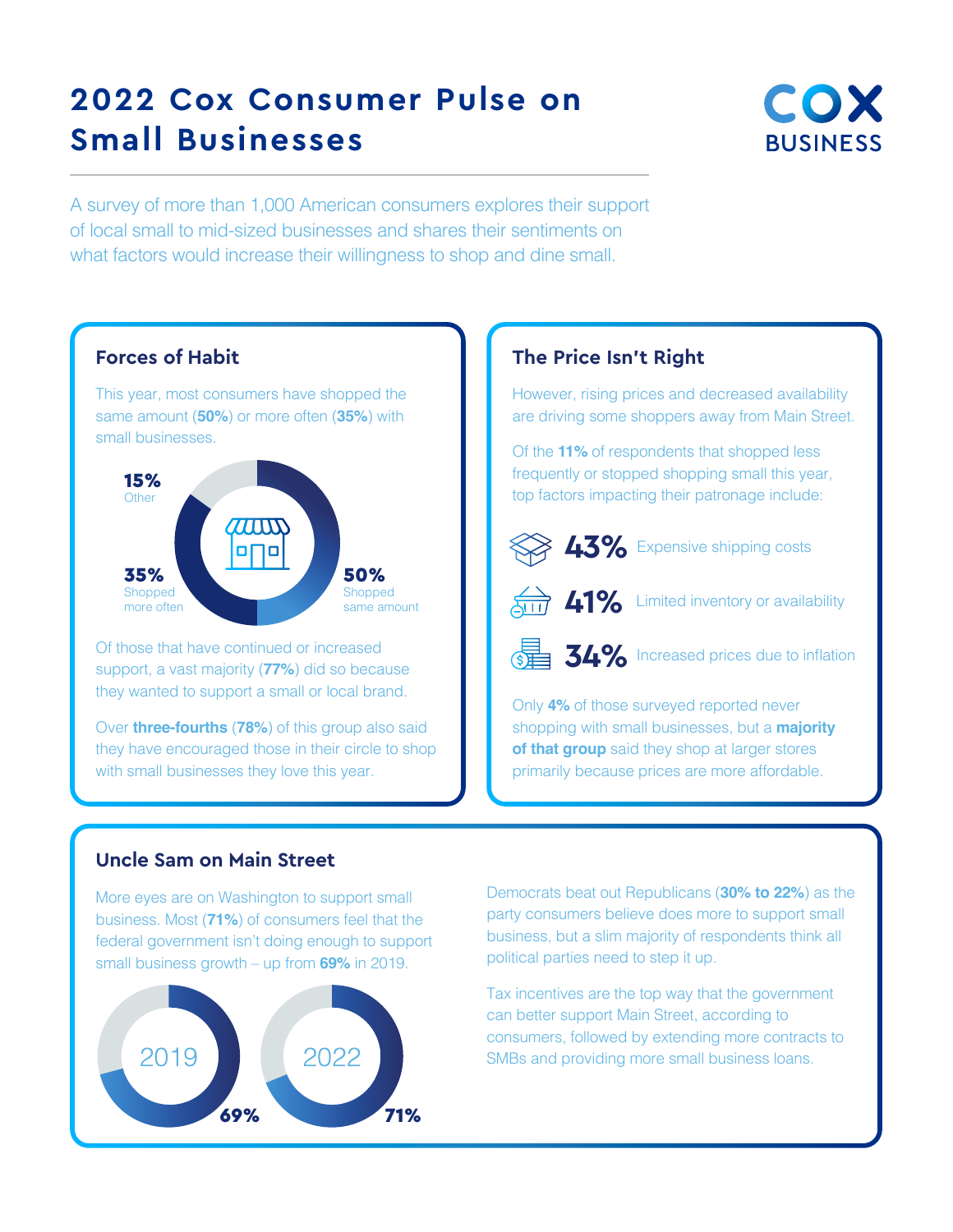## **A Dip in Diversity Devotion**

While **two-thirds** of respondents say it is important to them that SMBs practice diverse and inclusive hiring, this number is down from around **72%** in 2019.





A **majority (61%)** of shoppers make an effort to support minority- and female-owned businesses. Shoppers ages 35-44 are the most likely to make t his a focus.

## **Appreciate in Values**



Similar to years past, **seven in ten** respondents say small business owners should promote causes they believe in, and social responsibility is a factor in how they choose to support small businesses.

Yet, there is a fine line as **two-thirds** would stop

shopping with a brand if the causes they support weren't in sync with their values (up from around half in 2019).

## **Price Check on iPhone 12**

While a majority of shoppers that leverage WiFi in-store use the connection to browse the brand's website for deals, price/availability match, and check inventory – **only 26%** use it to pay with a mobile wallet.  $\bullet$ 

### **Upwardly Mobile**

However, mobile payments are still a focus for shoppers – WiFi enabled or not. **Just over half** of respondents said that contactless payments options like Apple Wallet, tap-to-pay cards, or in-app purchases, would improve the in-store shopping experience. Compare that to just **21%** who said the same in 2019.

Other top tech includes real-time personalized discounts (**51%**), app-based store navigation (**25%**) and AI-enabled payments a la Amazon Go (**21%**).